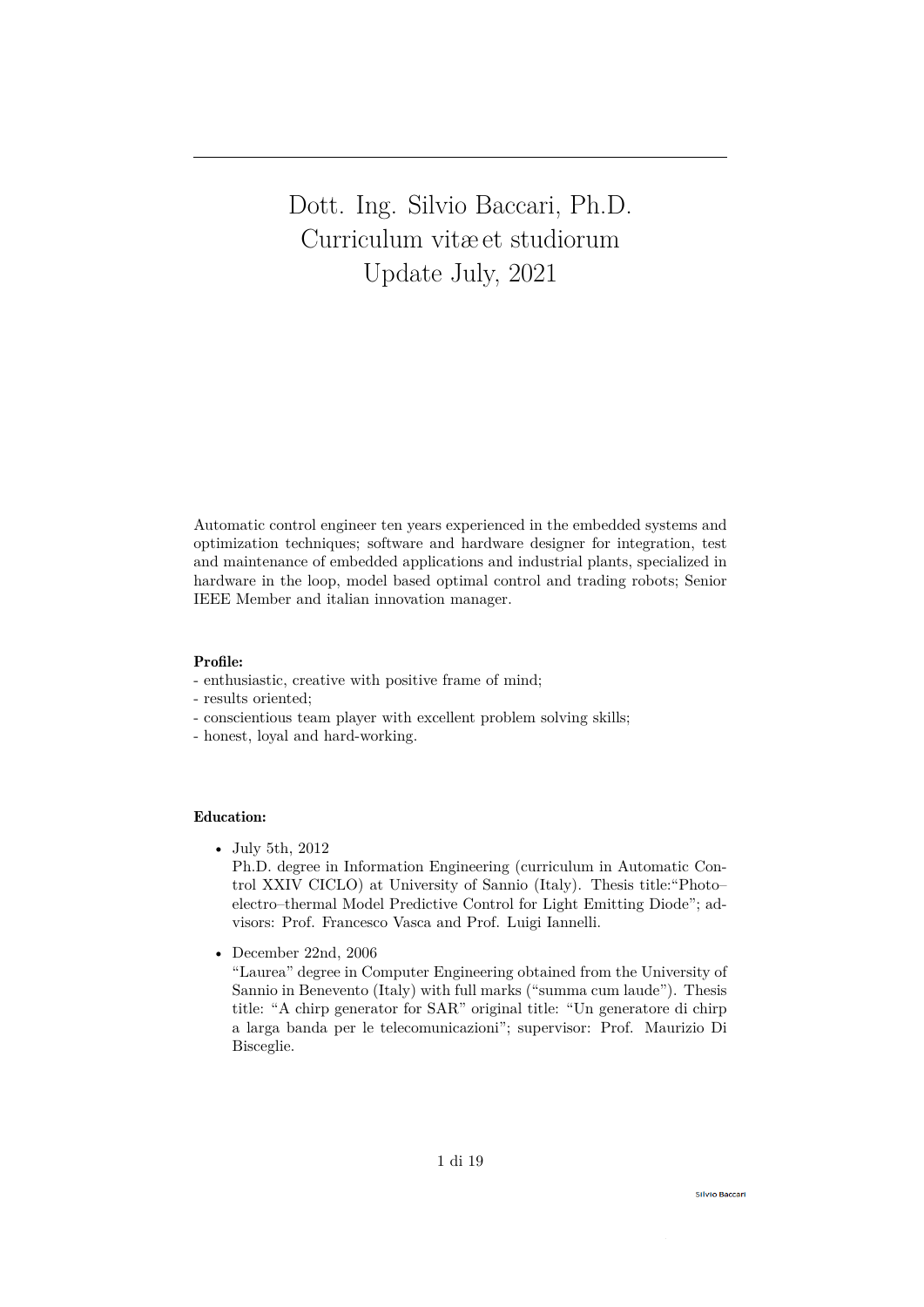## Academic positions:

• Adjunct Professor of advanced control and application at University of Sannio years 2020-2021 (in Italian: professore a contratto secondo l'art. 23, comma 2, della Legge Gelmini 240/210 di Controlli avanzati ed applicazioni (secondo modulo), Ingegneria Elettronica per l'automazione e le telecomunicazioni, secondo anno, secondo semestre;

#### Past academic positions and experiences:

- Adjunct Professor of advanced control and application at University of Sannio years 2019-2020 (in Italian: professore a contratto secondo l'art. 23, comma 2, della Legge Gelmini 240/210 di Controlli avanzati ed applicazioni (secondo modulo), Ingegneria Elettronica per l'automazione e le telecomunicazioni, secondo anno, secondo semestre;
- Adjunct Professor of advanced control and application at University of Sannio years 2018-2019 (in Italian: professore a contratto secondo l'art. 23, comma 2, della Legge Gelmini 240/210 di Controlli avanzati ed applicazioni (secondo modulo), Ingegneria Elettronica per l'automazione e le telecomunicazioni, secondo anno, secondo semestre;
- Adjunct Professor at University of Salerno years 2016-2017 (in Italian: professore a contratto secondo l'art. 23, comma 2, della Legge Gelmini 240/210 di Complementi di controlli automatici, ssd. ING-INF/01 - I anno. Laurea Magistrale in Ingegneria Elettronica, decreto rep. 5620 del 27/9/2016)
- Visiting student at the Stanford University (USA), Stanford, California (2012).

Brief Biography: Silvio was born in Benevento (Italy) on May 13th, 1975. He graduated with honors in Computer Engineering obtained from the University of Sannio in Benevento (Italy) with full marks ("summa cum laude"). He has worked with "Dipartimento d'Ingegneria" in remote sensing and automatic control systems. He earned the title of Ph.D. degree in Information Engineering (with curriculum in Automatic Control) at University of Sannio (Italy). During the Ph.D. he was at the Stanford University (CA), USA. Inventor of some Italian patents and author of international scientific papers in the ICT and Automatic control sector. He earned a Post-Ph. D. position at the Computer Department and Systems Engineering at the "University of Sannio" in Benevento for the implementation of a "real time" train simulator on a HIL platform. Over the years he increased skills in the field of power electronic devices, micro-controllers, FP-GA and renewable energy sources. He has designed and implemented automatic control systems for an International company in Italy. He is married and has got five children.

#### Current professional experiences: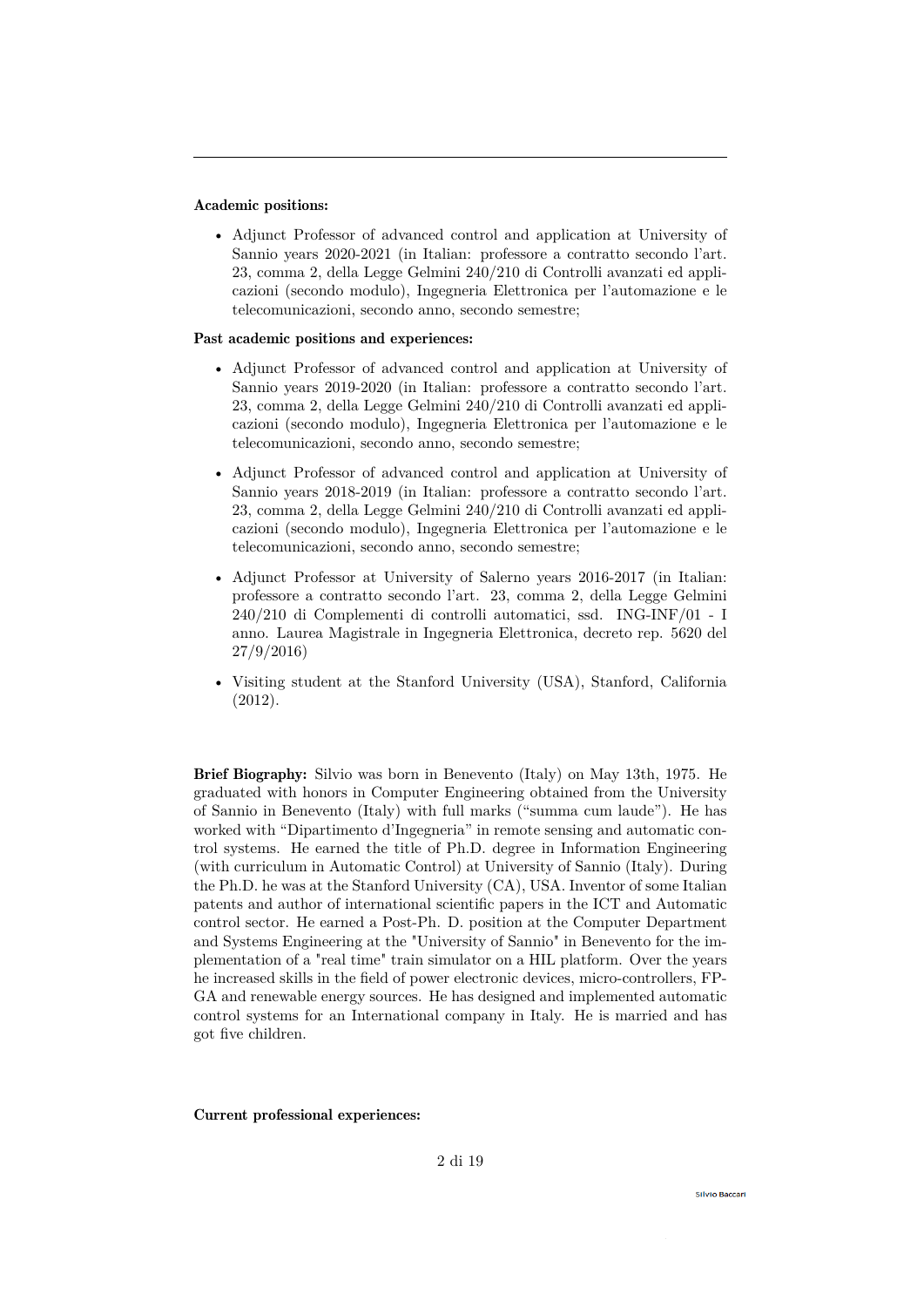- 1 March 2019 28 February 2021 Research fellow ("Borsista di ricerca") at the University of Sannio in Benevento, Italy, Faculty of Engineering (end at March 2021). Subject model and control of satellite BMS.
- from April 2010 to April 2012 CEO of Medeco srl Medeco srl is involved in the photovoltaic system building (in Italian: Amministratore unico della Medeco s.r.l. per la costruzione di impianti fotovoltaici (societa' in liquidazione));
- from August 2019 to the current date CEO of Nesyt spin off srl Nesyt srl is involved in the SIL and HIL prototyping (Amministratore unico della Nesyt spin off srl, acronimo di "Networks, systems, technologies" (Reti, sistemi, tecnologie), è una società a responsabilità limitata con sede in Benevento, startup innovativa e spinoff accademico dell'Università del Sannio. Nesyt ha per oggetto sociale lo sviluppo, la produzione e la commercializzazione di apparati innovativi software in the loop e hardware in the loop per reti e sistemi di controllo prototipali.);
- Innovation Manager from October 2019
- from 2008 to the current date: IEEE Member (90786799 R8 Italy Section), Senior member from February 25, 2021

#### Company shareholdings:

- Coecom s.r.l. P.IVA 01190930626 Capitale sociale  $10200\mathfrak{C}(i.v.)$  Sede Legale Via Teatro Romano 12 - Benevento;
- Nesyt spin off s.r.l. P.IVA 01748550629 Capitale sociale 17250 $\in$ Versato: 9900,00e- Sede Legale Via Teatro Romano 12 - Benevento;
- Threads.it s.r.l. P.IVA: 01269700629 Capitale Sociale:  $50000\mathcal{E}(i.v.)$  -Sede Legale Via Angelo Mazzoni 19 - Benevento;

#### Corporate administrative activities without income:

- CEO Coecom s.r.l. (2000) ;
- CEO Nesyt spin off s.r.l. (2019) Spin off of University of Sannio;

# Previous professional experiences:

• 01/06/2016 - 31/05/2017 Posizione Assegnista di ricerca (post dottorato), Università degli Studi del SANNIO di BENEVENTO - Piazza Guerrazzi, 1 - BENEVENTO, Dip. L.240/2010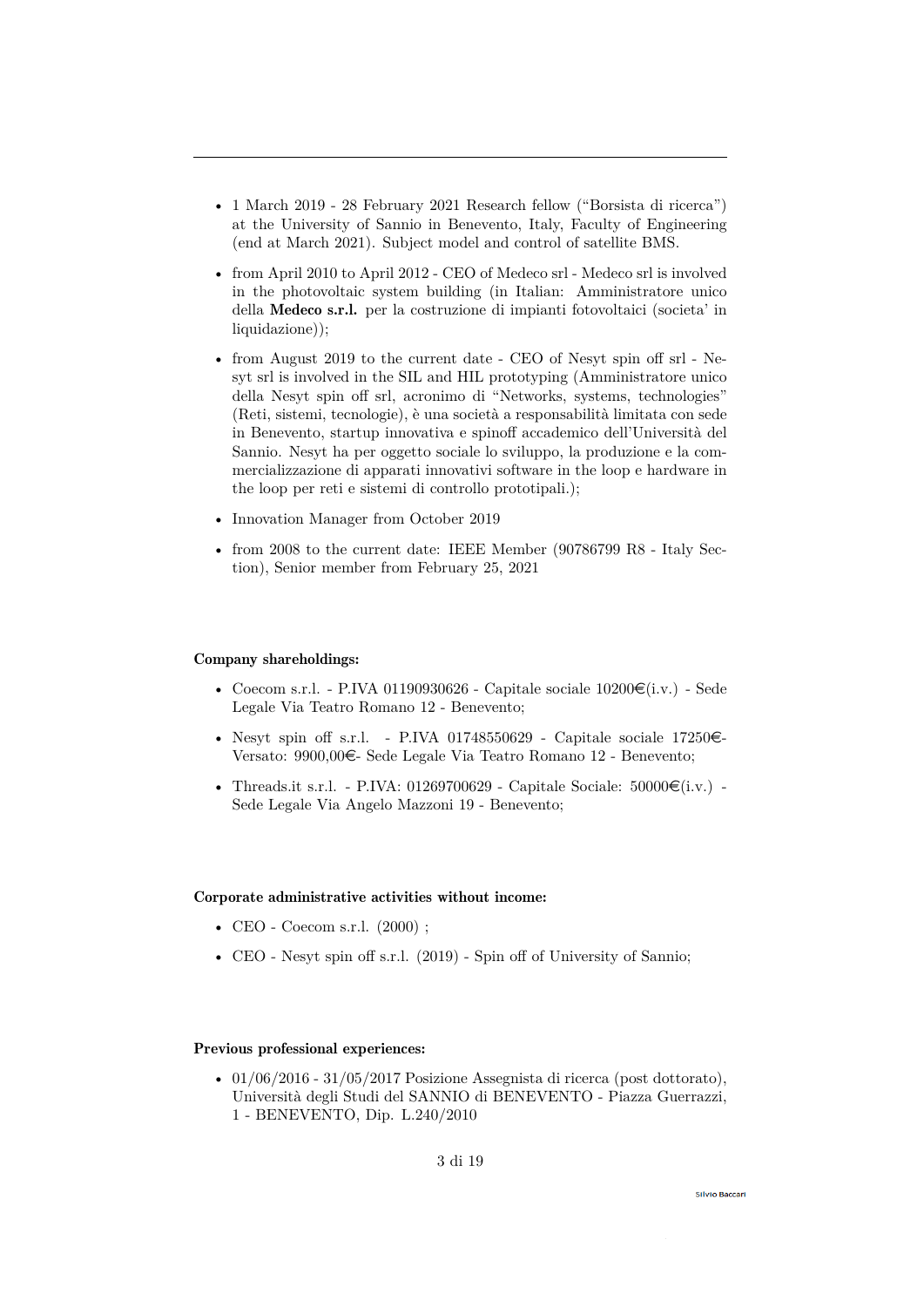- from  $01/06/2014$  to  $31/05/2015$  and from  $01/06/2015$  to  $31/05/2016$  postdoctorate research collaboration at the "University of Sannio"- Engineering Department- in the field of Automatic Control - design and digital simulation for the optimization and the electro-mechanical subsystems check on the transport vehicles". Research project title: "INSIST- Transport Systems Innovation" (in Italian: è titolare di un'assegno di ricerca per il settore scientifico disciplinare (SSD) ING-INF/04 "Automatica" (macrosettore:09/G) presso il Dipartimento di Ingegneria dell'Università degli Studi del Sannio, progetto di ricerca "progettazione e simulazione numerica per l'ottimizzazione ed il controllo di sottosistemi meccatronici in veicoli di trasporto", progetto dal titolo "INSIST - Innovazione Sistemi di Trasporto").
- 16/04/2012 15/04/2013 Posizione Assegnista di ricerca (post dottorato), Università degli Studi del SANNIO di BENEVENTO - Piazza Guerrazzi, 1 - BENEVENTO, Dip. L.240/2010 Ingegneria
- $01/04/2008$   $01/03/2009$  Assegnista di ricerca (pre-dottorato), Università degli Studi del SANNIO di BENEVENTO - Piazza Guerrazzi, 1 - BENEVENTO, Struttura Dip. INGEGNERIA
- from April 2018 to April 2020 "After casting" earthquakes project;
- from February 2020 to April 2020 (20 hours) Programming and hardware of Arduino microcontroller (Istituto d'Istruzione Superiore Enrico Fermi, Montesarchio) (due to COVID emergency I didn't manage to finish all the programmed hours of course);
- Research grant ("Borsista di ricerca ") at University of Sannio in Benevento, Italy, Faculty of Engineering (end at March 2019)
- from May 2017 to March 2018 Seieffe industries (www.okite.it): Plant automation developer / ordinary and preventative plant maintenance supervisor; use of MS project, python script for SCADA data collection on mysql database; RFID interfacing and PLC programming (some systems are been developed on Siemens S1200) .
- from May 2011 to the current date: founder partner of Leditech s.r.l. (www.leditech.it). Leditech is engaged in design and implementation of AC/DC power converter for high brightness LED lamps (in Italian: Socio fondatore e direttore R&D della Leditech s.r.l. (Leditech è impegnata nella progettazione e nella realizzazione di alimentatori per LED ad alta luminosità));
- from March 2000 to 2018 founder partner of Coecom srl (Coecom deals with domestic photovoltaic systems) (in Italian : - Socio fondatore della Co.e-com. s.r.l. );
- from April 2013 to May 2014 R&D manager of Assisat srl., in charge of IT systems.(in Italian : Responsabile dei sistemi informativi e direttore R&D di Assisat s.r.l).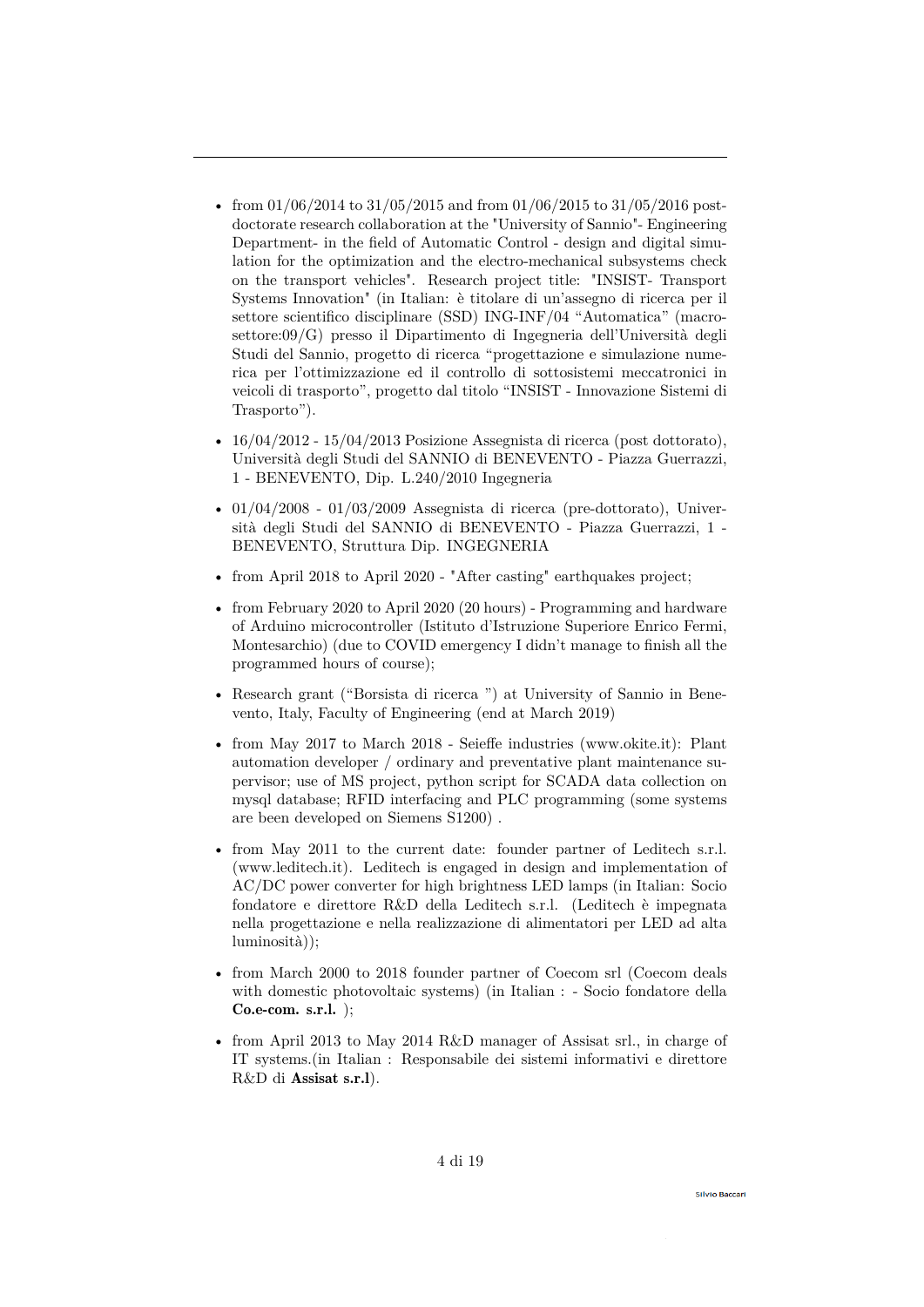- from Ottobre 2013 to December 2014 Optoadvance "Optosound" project - Automatic control for the tracking of power and frequency of TTX1994 laser emitter for sound application of Bragg grating (In Italian: Controllore automatico per la stabilizzazione dell'ampiezza e della frequenza del laser TTX1994 per applicazioni in banda audio del reticolo di Bragg. );
- from April 2012 to April 2013 post-doctorate research fellow at University of Sannio in Automatic Control -in the field of the Automatic Control. Research project title: "SFERE -Railway systems: energetic efficiency and eco-friendly sustainability"(in Italian: Titolare di assegno di ricerca per il settore scientifico disciplinare (SSD) ING-INF/04 "Automatica" presso il Dipartimento di Ingegneria dell'Università degli Studi del Sannio, progetto di ricerca "SFERE - Sistemi Ferroviari: Eco-sostenibilità e Risparmio Energetico", PON 2007-2013 (PON 00595));
- from March 2009 to March 2012 : Ph.D in Automatic Control with a thesis on LEDs, entitled " Photo–electro–thermal Model Predictive Control for Light Emitting Diode";(in Italian: Dottorato di Ricerca - XXIV CICLO - Borsa di studio finanziata dal MIUR nell'ambito del D.M. n. 198/2003 n. 1 e DD.MM. 263/2004 e 492/2005 in "ICT e componentistica elettronica"; Titolo conseguito con esame il 4 Luglio 2012 sulla base della Tesi dal titolo " Photo–electro–thermal Model Predictive Control for Light Emitting Diode");
- from January 2012 to March 2012 **Training at Stanford University** (Convex Optimization), tutor: Prof. Stephen Boyd - Electrical Engineering - Stanford University, Stanford, CA, USA
- from April 2008 to April 2009 Collaboration as Researcher at University of Sannio " in the field of Automatic Control - Research Project title: - Advanced techniques for real time hardware in the loop in process control( in Italian: Titolare di un assegno di ricerca per il Dipartimento d'Ingegneria dell'Università degli Studi del Sannio, GRACE, per il SSD "ING.INF/04" dal titolo: "Studio di tecniche avanzate real time hardware in the loop per il controllo di processi");
- 2007 Cooperation carried out on behalf of the Engineering Department of the Università degli Studi del Sannio aimed to the development and the implementation of the architecture for the distribution systems control by using satellite technologies(in Italian: Collaborazione occasionale svolta per conto del Dipartimento d'Ingegneria dell'Università degli Studi del Sannio per lo "Sviluppo ed implementazione di un'architettura distribuita per il controllo dei sistemi di distribuzione con impiego di tecnologie satellitari")
- from Settembre 2007 to 2010 Socio fondatore del raggruppamento di professionisti denominato "Servizi Integrati per l'Ingegneria Applicata alle Fonti Rinnovabili" in sigla IAFR (http://www.iafr.it);
- from April 2010 to April 2012 CEO of Medeco srl Medeco srl is involved in the photovoltaic system building (in Italian: Amministratore unico della Medeco s.r.l. per la costruzione di impianti fotovoltaici (societa' in liquidazione));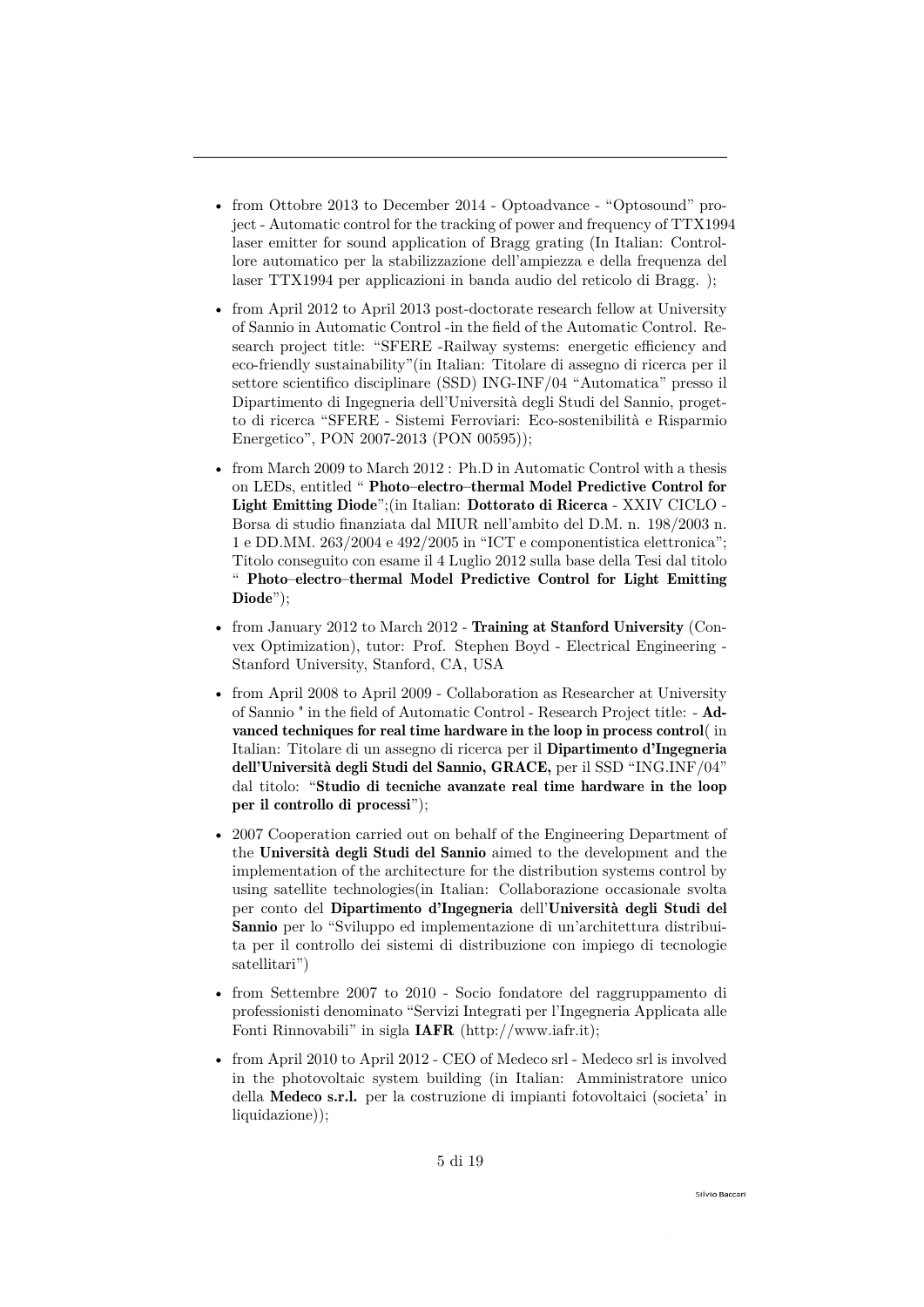- from January 2007 to April 2008 renewable energy manager for Finance Gate Corporate (in Italian: Responsabile del settore "energie rinnovabili" della Finance Gate Corporate);
- 1997-2003 IT Manager for multimedia and web application of Artemedia srl (in Italian: Responsabile del settore IT di Artemedia S.r.l.);

# **SKILLS**

- HW: PLC, SCADA, RFID, Embedded Systems(arm and mips), Microcontroller programming - Microchip PIC and DSPIC, Raspberry, NI MyRIO, Arduino, 1-wire, SPI, I2C, LCD, Power driver, Mosfet, Igbt, HB Led, CPLD and FPGA (with Xilinx schematic and Matlab/Simulink tools), Linear voltage regulator, Switching DC-DC converter (Buck, Bost, Flyback), Soldering, GPS, AT command, Matlab PcTarget, DSpace, Artificial intelligence.
- SW: Matlab, Simulink, Latex ,Python, Nfs (Freenas and StarWind), Windows Server (Smtp, IIS), Linux, Python, Firewalling, MySql, PHP, Html, Labview, Ms Office, Ms Visio, Ms Project, Networking, Mercurial, Mit AppInventor, Adobe Illustrator and Photoshop.

# Language certifications:

English: CEF B1 (16*th* September 2011) - Kaplan Certificate of achievement intermediate level. Understanding of speech on familiar matters, work, school, leisure, etc. Ability to understand radio or TV programmes on current affairs or topics of personal or professional interest, if the sentences are slowly and clearly spoken. Reading comprehension of texts and understanding of job-related language. Ability to write reports about daily events and simple texts on familiar topics such as description of events, feelings and wishes in personal letters describing experiences, impressions and personal interests. International conferences reviewer:

- 2017, 2018, 2019, 2021 IEEE ECC European Control Conference;
- 2012, 2013, 2016 IEEE ACC American Control Conference;
- 2012, 2016 IEEE Multi-conference on System and Control;
- 2009, 2011, 2012, 2014 ,2016, 2017, 2019 IEEE Conference on Decision and Control.
- 2015 Automatica

#### International journals reviewer:

- October 2015 Scientia Iranica;
- August 2009, March 2019 Mechatronics, A Journal of IFAC, the International Federation of Automatic Control;
- January 2015, November 2018 , February 2019, January 2020, February 2020 TACON / TAC, IEEE Transactions on Automatic Control.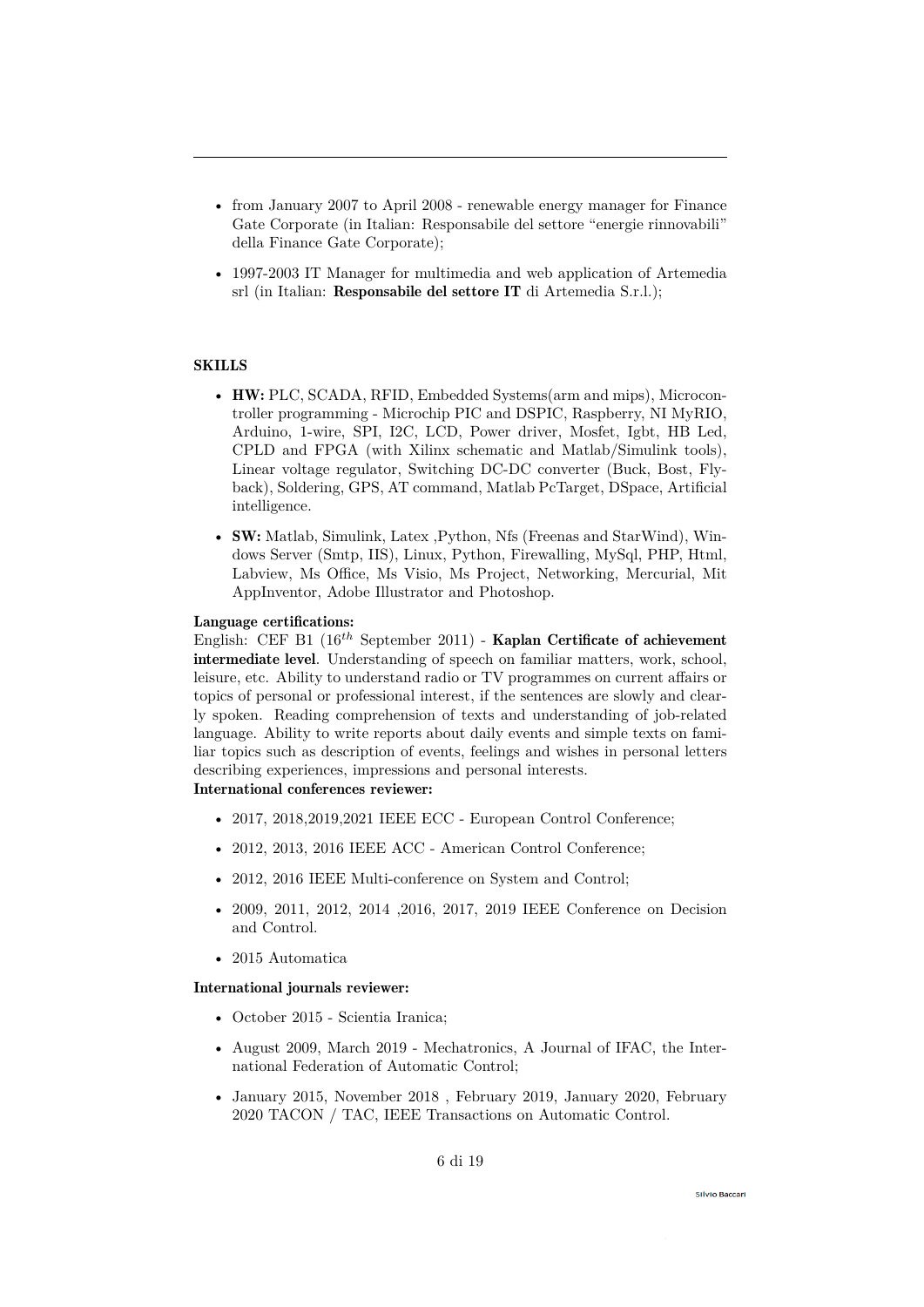• May 2021,Control Systems Letters

# Qualification:

- Qualification as professional engineer State examination in according to law (Italian : "Esame di Stato" (D.P.R. 5 giugno 2001, 328/2001) - Università degli Studi del Sannio - Benevento - Abilitazione alla professione di Ingegnere (V.O.) sezione A in data 23 Febbraio 2011;
- Ph.D. school SIDRA 2010 "Robotics", Bertinoro, 12-17 Luglio 2010;
- 2008/2009 Expert in "Automatic Control" -In Italian :"Cultore della materia di Controlli Automatici" art.46 DPR 28/12/2000 n. 445") ;
- 2009/2010 Expert in "**Control Theory**" In Italian : "Cultore della materia di Teoria del Controllo" art.46 DPR 28/12/2000 n. 445");
- $2011/2012$  Expert in "Electronic power systems model and control" -In Italian :"Cultore della materia di Modellistica e controllo dei sistemi elettronici di potenza" (art.46 DPR 28/12/2000 n. 445");
- Ph.D. school SIDRA 2009 sul tema delle "Lyapunov Technics for constrained and robust control of dynamic systems";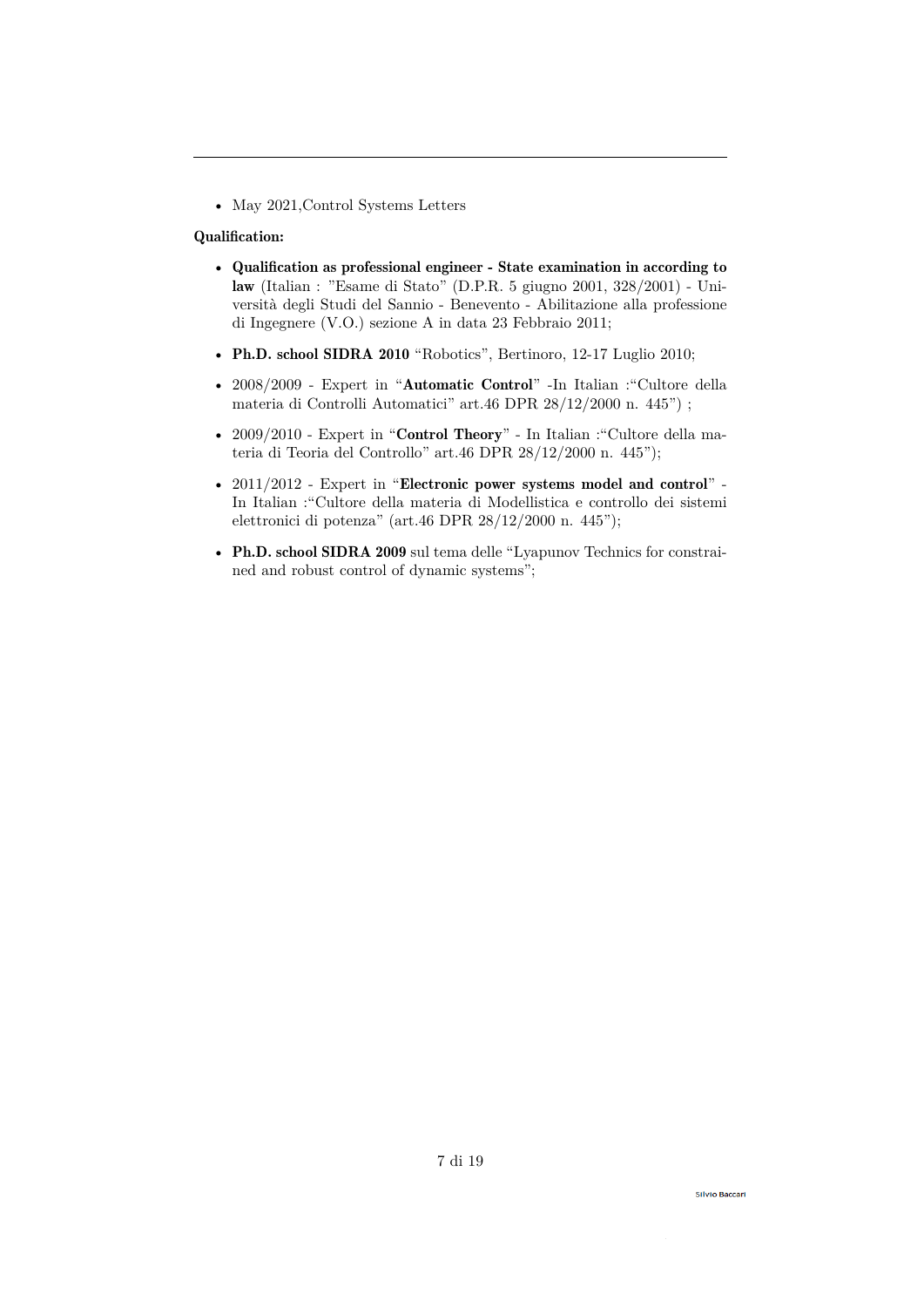Publications: Modeling and control of high-power LEDs and batteries.

This recent research activity started with the aim of applying model based control methodologies to the control of high power LEDs for illuminating applications. In particular a photo-thermal model of the LED has been derived and a model predictive control approach has been used for regulating the luminous flux taking into account thermal and electrical constraints. Publications:

- 1. S. Baccari, F. Vasca, L. Iannelli, M.Tipaldi, "Model Predictive Control for Luminous Flux Tracking in Light Emitting Diodes" IEEE Transactions on Control Systems Technology, April, 2016;
- 2. S. Baccari, M.Tipaldi, L. Iannelli, F. Vasca, "Photoelectrothermal Model Predictive Control for Light Emitting Diodes", 51st IEEE Conference on Decision and Control, Maui, Hawaii, December 10-13, 2012;
- 3. S. Baccari, L. Iannelli, F. Vasca, "A parallel algorithm for implicit model predictive control with barrier function," accepted to the 2012 IEEE Multi-Conference on Systems and Control MSC 2012 2012 IEEE Multi-Conference on Systems and Control, October 3-5, 2012, Dubrovnik, Croatia;
- 4. S. Baccari, G. Cammeo, C. Dufour, L. Iannelli, V. Mungiguerra, M. Porzio, G. Reale,F. Vasca, "Real-Time Hardware-in-the-Loop in Railway: Simulations for Testing Control Software of Electromechanical Train Components", in Francesco Flammini (ed.), "Railway Safety, Reliability, and Security: Technologies and Systems Engineering", IGI Global, Hershey, PA, USA, 2012, p. 221–248, (DOI: 10.4018/978-1-4666-1643-1, ISBN13: 9781466616431, ISBN10: 1466616431, EISBN13: 9781466616448);
- 5. S. Baccari, M. Tipaldi , "A model-based approach for a dimming high efficiency control for power LED driver"; EUROCON 2011, April 27-29, 2011, IST Congress Center, Lisbon - PORTUGAL;
- 6. S. Baccari, L. Iannelli, F. Vasca, Massimo Tipaldi, "High efficiency control for a power converter LED driver"; Power System Design Magazine; January/February 2010;
- 7. S. Baccari, M. Tipaldi, L. Iannelli, F. Vasca; Power System Design Magazine, "Pulse Frequency Modulation High-Brightness LED power driver"; September 2010;
- 8. S. Baccari, F. Vasca, E. Mostacciuolo, L. Iannelli, S. Sagnelli, R. Luisi, "A characterization system for LEO satellites batteries", 2019 European Space Power Conference (ESPC), 1-6;
- 9. E. Mostacciuolo, F. Vasca, S. Baccari, L. Iannelli, S. Sagnelli, R. Luisi, V. Stanzione , "Fault analysis to improve reliability of a LEO satellite EPS", 21st IFAC Symposium on Automatic Control in Aerospace, Cranfield, UK, Aug. 2019;
- 10. D. Natella, E. Mostacciuolo, S. Baccari, F. Vasca, "A velocity-thresholds power splitting optimization for hybrid electric vehicles" , European Control Conference, Naples, Italy, June 2019, p. 4148-4153;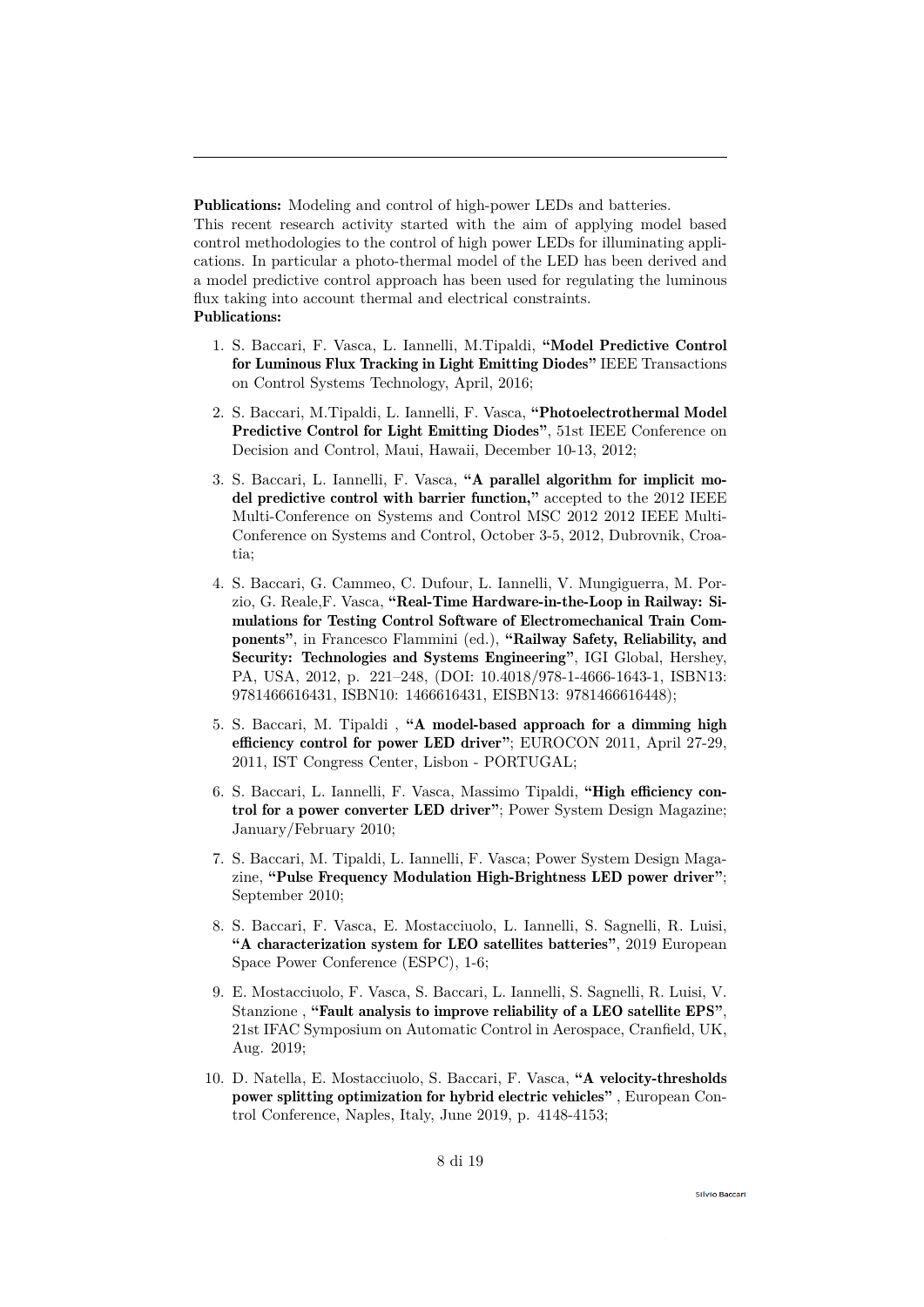- 11. F. Ferrara, D. Natella, L. Milia, V. Braca, P. Poletto, S. Esposito, D. Amoroso, S. Baccari , "Hardware-in-the-Loop Simulation for Functional Verification of Multiple Control Units in Hybrid Electric Vehicles", SAE Technical Paper,2019
- 12. E. Mostacciuolo, F. Vasca, S. Baccari, "Differential Algebraic Equations and Averaged Models for Switched Capacitor Converters with State Jumps" submitted to IEEE Transactions on Power Electronics, January, 2017;
- 13. E. Mostacciuolo, F. Vasca, S. Baccari, L. Iannelli, S. Sagnelli, R. Luisi,"An optimization strategy for battery charging in small satellites", 2019 European Space Power Conference (ESPC), 1-8, 2019;

**Silvio Baccari**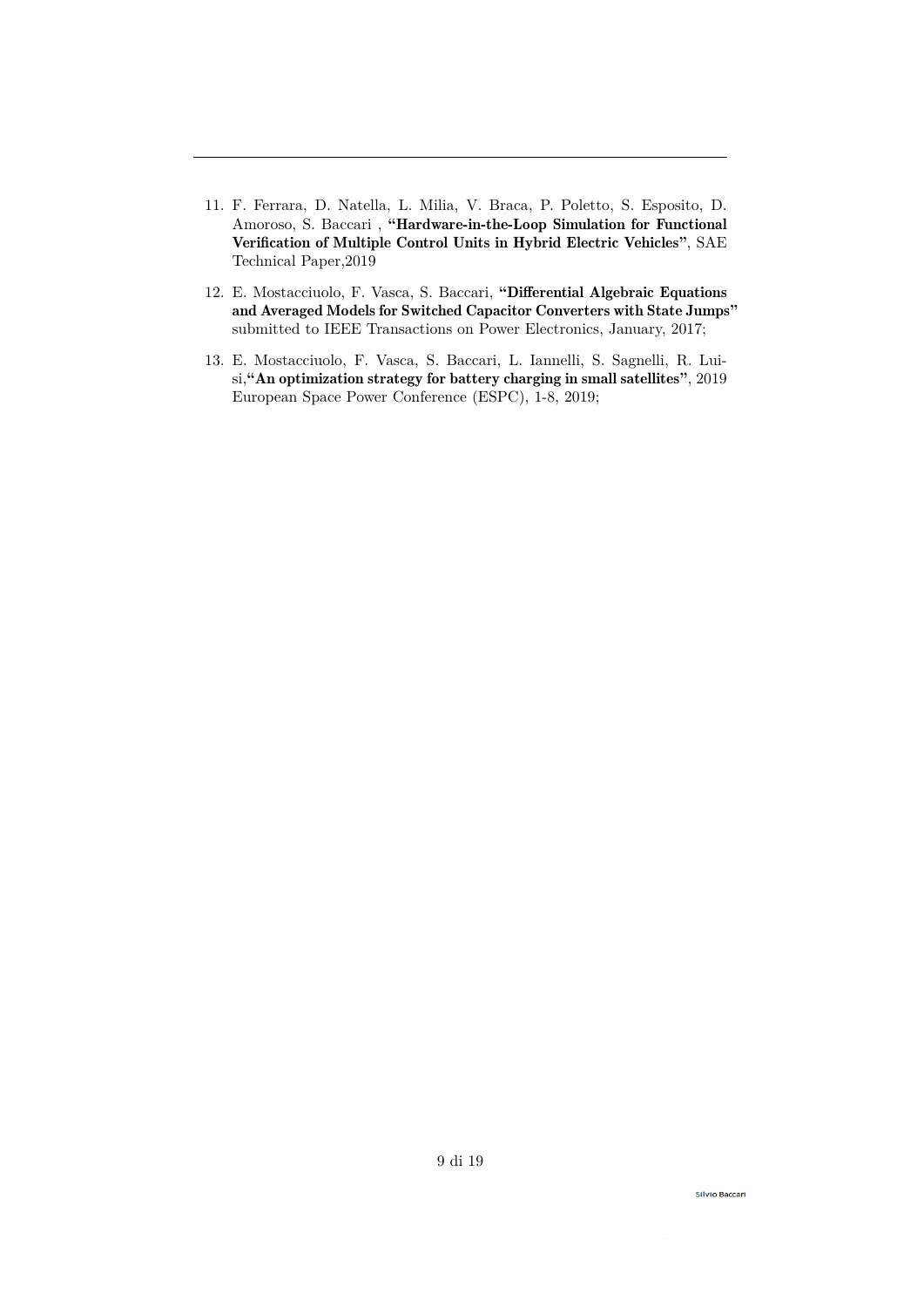# Patents and TM:

- Patent "It's genuine" checking process of a product authenticity (Italian: Procedimento di verifica dell'autenticità di un prodotto) N.ITBN2000000;
- Patent N. ITBN2006006 Engine with solar energy for linear parabolic concentrator equipped with mono-axial tracker (in italian: "Motore ad energia solare per concentratore parabolico lineare con inseguitore monoassiale";
- Patent N. ITBN2006007 Solar energy heater with linear parabolic concentrator equipped with mono-axial pursuer "Riscaldatore ad energia solare con concentratore parabolico lineare dotato di inseguitore mono-assiale" ;
- Patent "Smart LED supply (SLS) Alimentatore intelligente per LED" N. ITBN2011A000012 brevetto rilasciato il 22 Marzo 2012 ;
- Patent "Snodo smorzatore isteretico tridimensionale per strutture sismo resistenti in sigla SSI" N. ITBN2011A000013 rilasciato il 5-11-2015;
- Patent "Alimentatore universale in corrente e tensione regolabile specifico per applicazioni a LED" denominato "UNI-VI" N. BN2012A000003 (esito non positivo nella brevettabilità);
- Trade Mark "Sannio Shop" N. BN2000C000010 02/05/2000 .

## Attività di docenza:

- Specialista in sistemi di gestione ambientale CUP 89J12000500006 P.A.C. CAMPANIA 2014-2016 - Percorsi Formativi di Inserimento Professionale nel Settore della "Green Economy" - Corso di formazione di III livello Cod. Uff. D.D. 84/2012/217 - tenuto da FO.SVI.TER. - c.da Piano Cappelle - Benevento - P.I. 01384930622
- Anno accademico 2015-2016 Advanced laboratory for Ph.D students od Unisannio - real-time hardware in the loop simulator
- Installatore Manutentore di Pannelli Fotovoltaici Stoà (Istituto di Studi per la Direzione e Gestione di Impresa S.C.p.A.) - da Giugno a Settembre 2015
- Ciclo di Seminari sui "Microcontrollori per gli azionamenti elettrici" per allievi laureati nell'ambito del progetto di formazione del Dipartimenti di Ingegneria Elettrica dell'Università degli Studi di Napoli Federico II, Via Claudio, 21 - 80128 Napoli (Italia). Titolo dei seminari: Architettura dei sistemi DSP ed FPGA - 12hh - 20 e 27 Novembre 2012
- Programmazione in HTML per lo studio RM Associati Grafici Castellammare di Stabia (NA), AIAP Campania;
- WINDOWS XP per Enel s.p.a. presso i locali di Sfera.it (NA);

10 di 19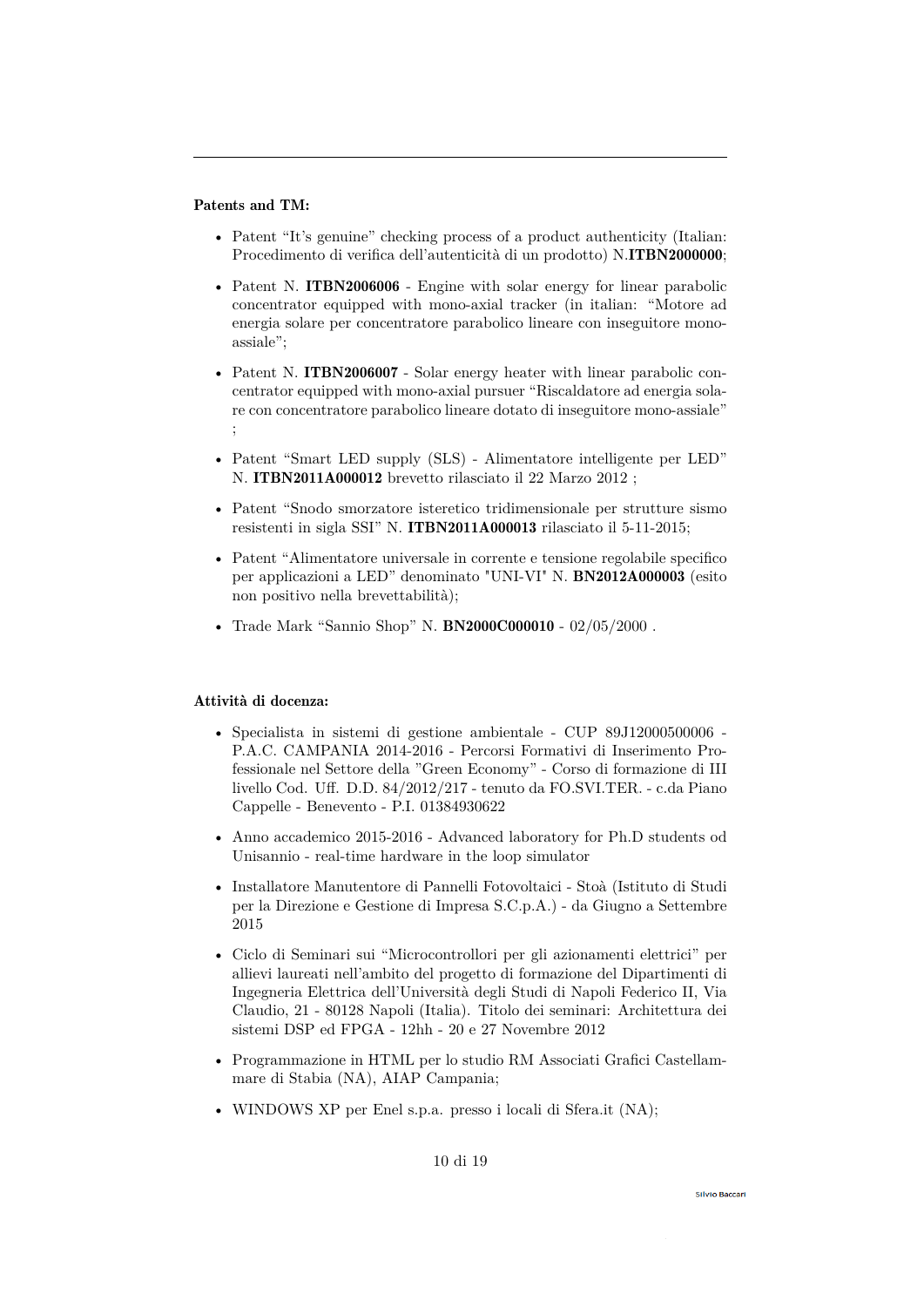- Corso di Hardware dei PC e delle reti di computer c/o l'Istituto professionale per l'Industria e l'Artigianato "L. Palmieri" di Benevento Anno 2003-2004;
- Corso di Video-controllo c/o l'Istituto professionale per l'Industria e l'Artigianato "L.Palmieri" di Benevento Anno 2004-2005.

# Main professional experiences:

Design, simulation and implementation of electronic circuits in OR- CAD and **PSpice** 

- Measurement of the planarity of sheet of OKITE with PLC(Siemens S7 1200 CPU 1212C - 6ES7212-1AE40-0XB0); presentation of acquired data in table; PLC is interconnected with four laser distance meter (ODSL 8/C66-45-S12 ); software developed with STEP 7 and ladder;
- RFID reader (MAX50.10 Feig Electronic) interface with Visual Studio and python (TCP/IP network);
- Automatic sieve machine construction with two asynchronous motor, one of the under inverter driving, security and electric panel construction;
- SCADA interconnection with database mysql and python script; deploy and search of data by web application; automatic charts drawing with Matlab.
- ADG451 MOSFET switch for capacitor switching circuits (diagram / PCB);
- ADAML1000 Analog devices, DAQ with Matlab, sound acquisition of two parallel channel - 0.1MS/S 16 bits - unipolar;
- Raspberry Teleinsegna;
- Raspberry RMS voltage amd RMS current monitor (Raspberry is interfaced via SPI bus to Maxim sonoma reference design kit) of a load in on a grid  $(230V<sub>eff</sub>)$ ;
- Adjustable voltage supplier (dimmer) for HB-LED, Buck-type realized for Leditech s.r.l.;
- Adjustable voltage supplier with boost and buck for HB-LED realized for Leditech s.r.l.;
- Linear-switching mixed supplier with regular flyback stage and fixed voltage and linear stage with adjustable current regulator (dimmer) for HB-LED realized for Leditech s.r.l.;
- Trasformer-less switching supplier, buck-type with fix current for HB-LED realized for Leditech s.r.l.;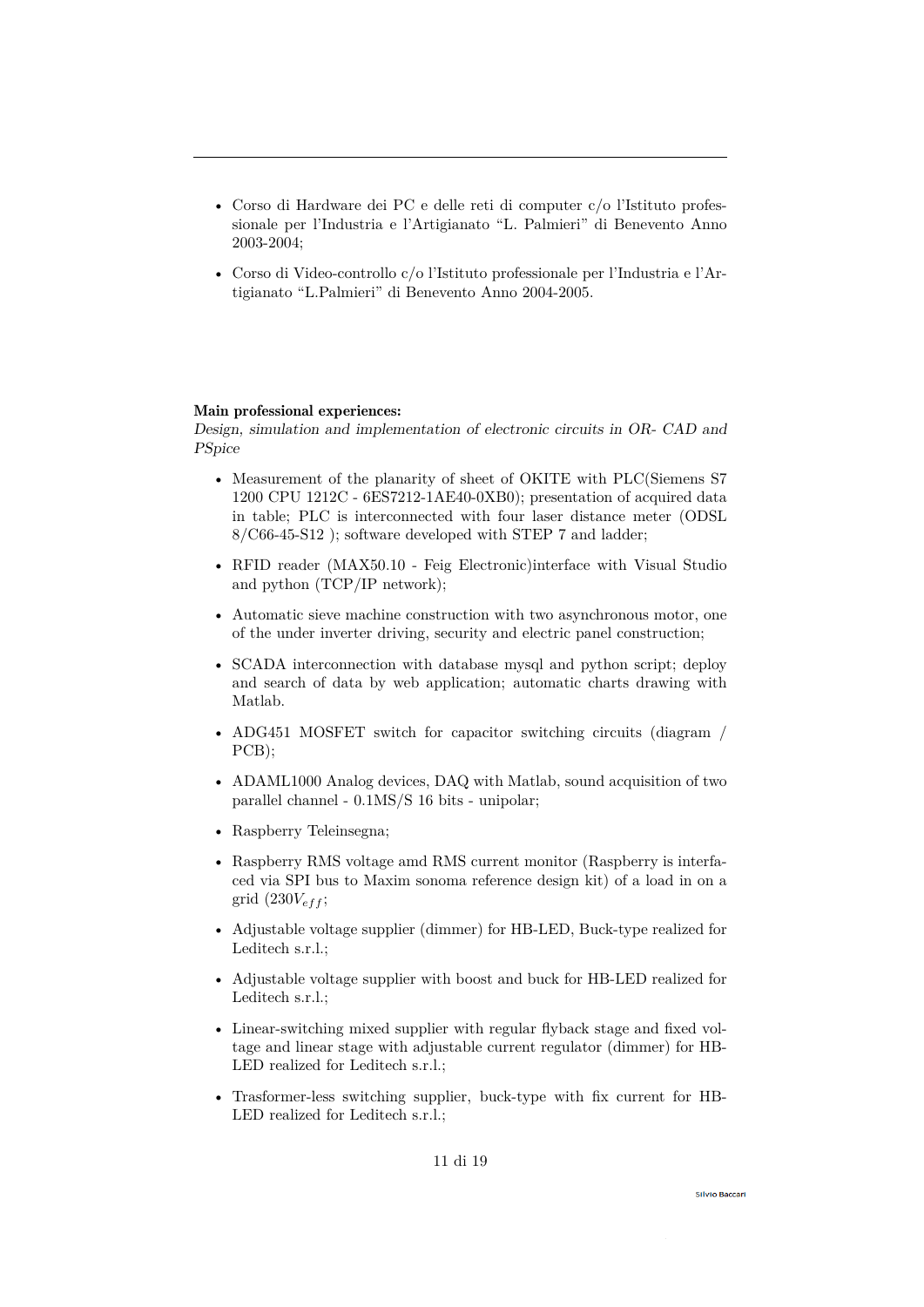- I/O expansion card corresponding to 8 bit (control software in MS-DOS, WINDOWS, LINUX) in bus ISA;
- Radio link (implementation of a point-to point radio link between two PC, writing of the device network driver in O.S. LINUX.);
- Scheme, simulation and design of printed circuits boards and routing through PSpice;
- Programming and simulation of the Xilinx CPLD and FPGA functioning;
- Electronic accelerometer with MMA6263 implementation of the electronic scheme and circuit routing;
- Bridge RS232 with micro-controller 18F248 implementation of the electronic scheme and circuit routing;
- Adapter for SSOP package 24 pin implementation of the electronic scheme and circuit routing;
- Alarm with dialer based on micro-controller 18F248 implementation of the electronic scheme and circuit routing;
- Array of triple junction solar cells for concentrated photovoltaic applicationsimplementation of the electronic scheme and circuit routing;
- Power driver for step engines 25A implementation of the electronic scheme and circuit routing;
- Power driver for step engines with L298- implementation of the electronic scheme and circuit routing;
- Driver for POWER MOSFET with L293D implementation of the electronic scheme and circuit routing;
- Solar tracking system with micro-controller for photovoltaic applications - implementation of the electronic scheme and circuit routing;
- Micro-controller check system for STEP MOTOR- implementation of the electronic scheme and circuit routing;
- Wireless measuring system for electric cables with PIC18F248 microcontroller and sonar - implementation of the electronic scheme and circuit routing;
- Temperature-measuring system for photovoltaic applications solar-concentratedtype - implementation of the electronic scheme and circuit routing;
- AC power switch, isolated and remotely controlled for generic applications - implementation of the electronic scheme and circuit routing;
- AC/DC power measuring system with micro-controller and data transmission through wireless modem - implementation of the electronic scheme and circuit routing;

**Silvio Baccar**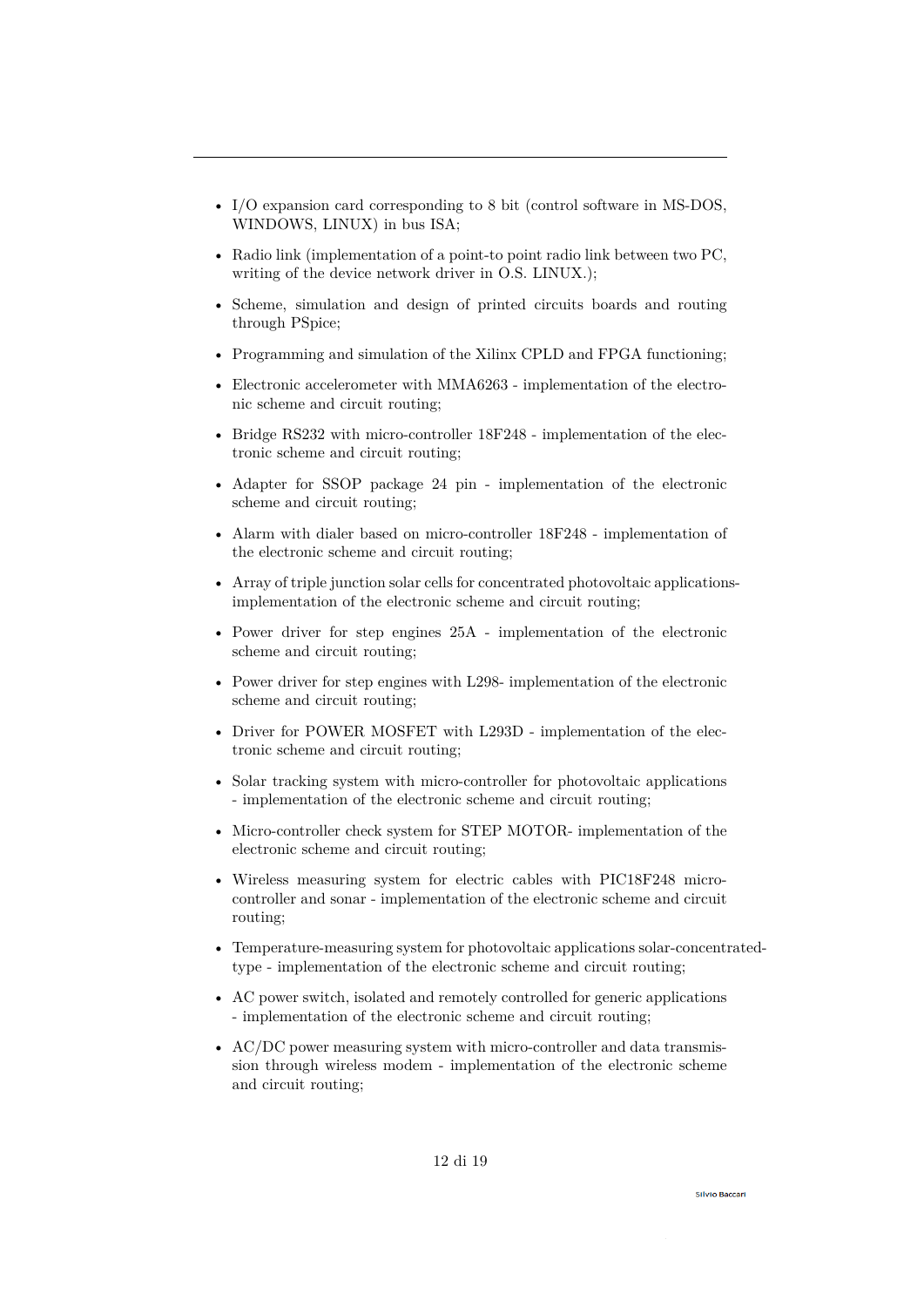- Programming system with micro-controller for DDS implementation of the electronic scheme and circuit routing;
- Signal generator with PLL for IF stage (ADF4116) implementation of the electronic scheme and circuit routing;
- Signal generator with PLL and VCO (ADF4660) for IF stage implementation of the electronic scheme and circuit routing;
- Stabilized supplier for microwave device -implementation of the electronic scheme and circuit routing;
- Temperature controller for precision oscillator device (OCXO)- implementation of the electronic scheme and circuit routing;
- Broadband chirp signal generator (400MHz) for experimental SAR implementation of the electronic scheme and circuit routing.

# HW skill - Microchip 8,16 e 32 Bits - controllers devices used:

- PIC10F200
- PIC12F508 e PIC12F509
- PIC16F84 e PIC16F84A, PIC16F77
- PIC18F24J10 e PIC18F2550
- dsPIC30F2010 e dsPIC33FJ32MC304

Peripherals and technology used :

- Analog to digital converter with 10 e 12 bits;
- Digital to Analog converter (filtered PWM ) 12-16 bit;
- 12-16 bits Maxim or Analog Devices ADC with SPI or 1-wire ;
- Analog comparator, Timer
- UART (RS232);
- Termometer (TMP0x);
- Luminous Flux meter;
- LCD ed grafic LCD ;
- Power driver for relay and step-motor e MOSFET/BJT;
- ICSP e JTAG programming

# HW skill - Raspberry PI periferiche impiegate:

• ADC su I2C

#### **Silvio Baccari**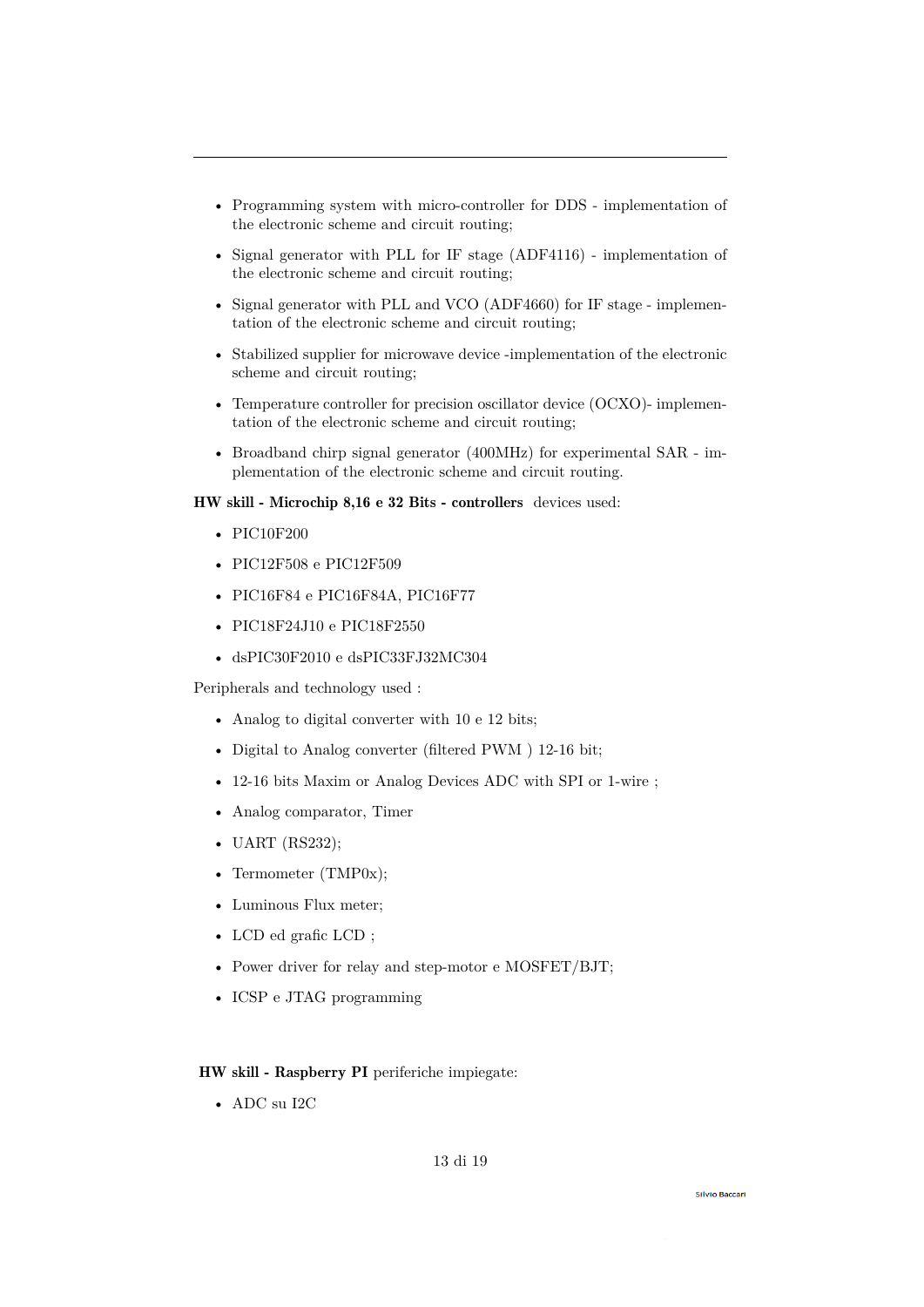- PWM
- LCD
- RS232

HW skill - NI MyRio periferiche impiegate:

- ADC and DAC
- PWM
- RS232
- Real Time control
- Accelerometer

HW skill - Arduino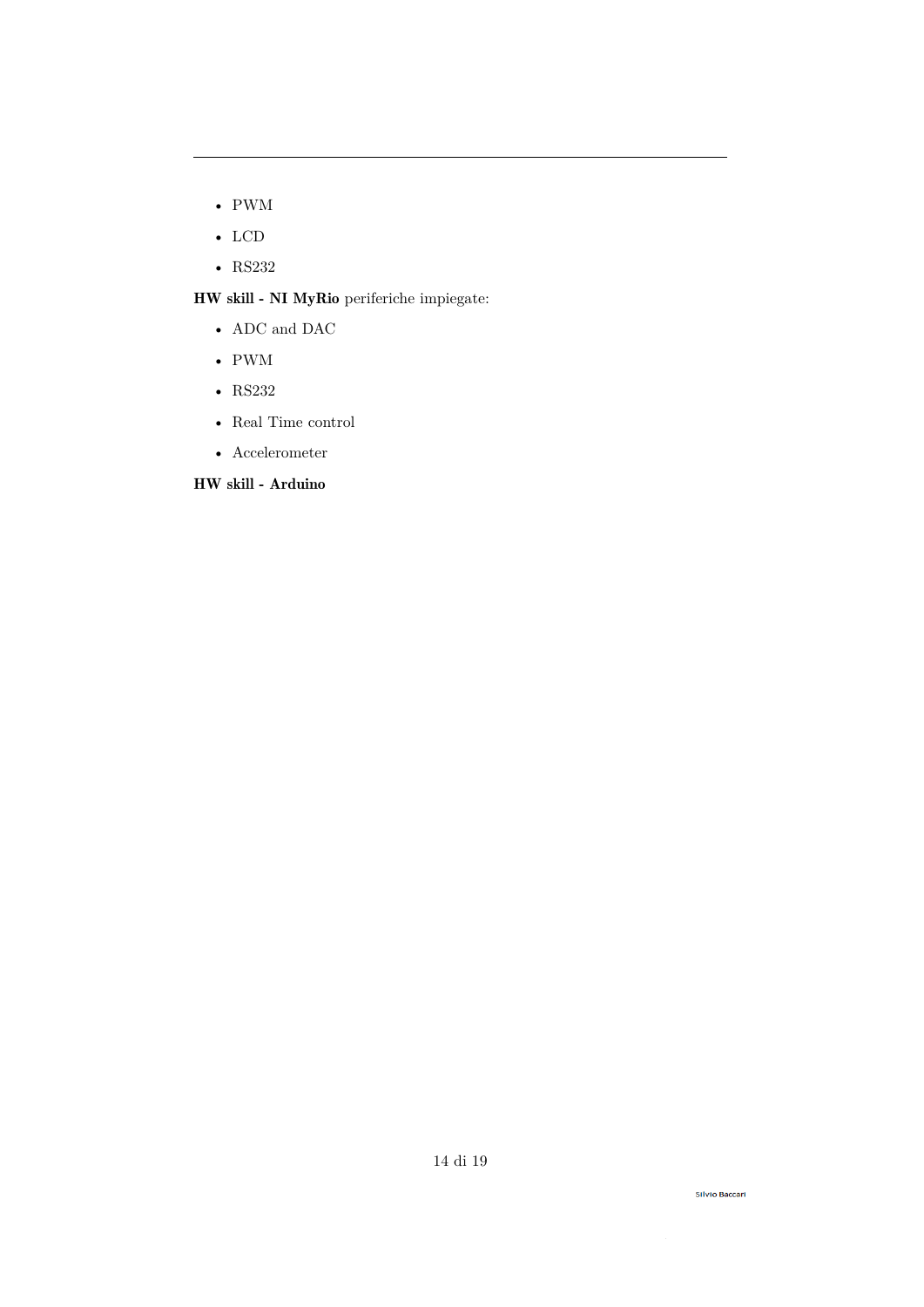Lights Dimmer with PIC 16C84 interfaced through RS-232, writing of the control software with shell WISH (X-WINDOWS);

Temperature sensor of the National Instruments with PIC13C84 and LM335 and output RS-232;

electronic alarm clock with 4-digit LED display with PIC16C/F84;

LP Digital filter called "DSPIC" with 16F628 micro-controller;

Digital acquisition system operating in the audio broadband with software written in VB for the interfacing, analysis through FFT and data register;

Implementation of an electronic device for the interfacing to a touch-tone phone with a PS2 keypad

Programming in Visual Basic and  $C/C + \dagger$ :

SMS - software for sending and receiving SMS through interfacing with GSM; Voltmeter calibration- Software for the interfacing of GPIB instrumentation in VB;

DJ Machine with real time four channels mixer UNIX Systems Programmer: Design and implementation of the Query system Phone (SIT), dictation time courses and general info about the Faculty (this system was used by the "Università Federico II" - Science Faculty);

CGI-Script for the exams reservation via Internet (no more used) at the "Università del Sannio" Computer Engineering Faculty by using speech technologies and DTMF tone recognition;

Integrated systems programming (micro-controller) and DSP Speed controller (PIO) with PWM output for the DC motor check ;

Step-by-step motor controller with PIC16C/F84 with serial interface;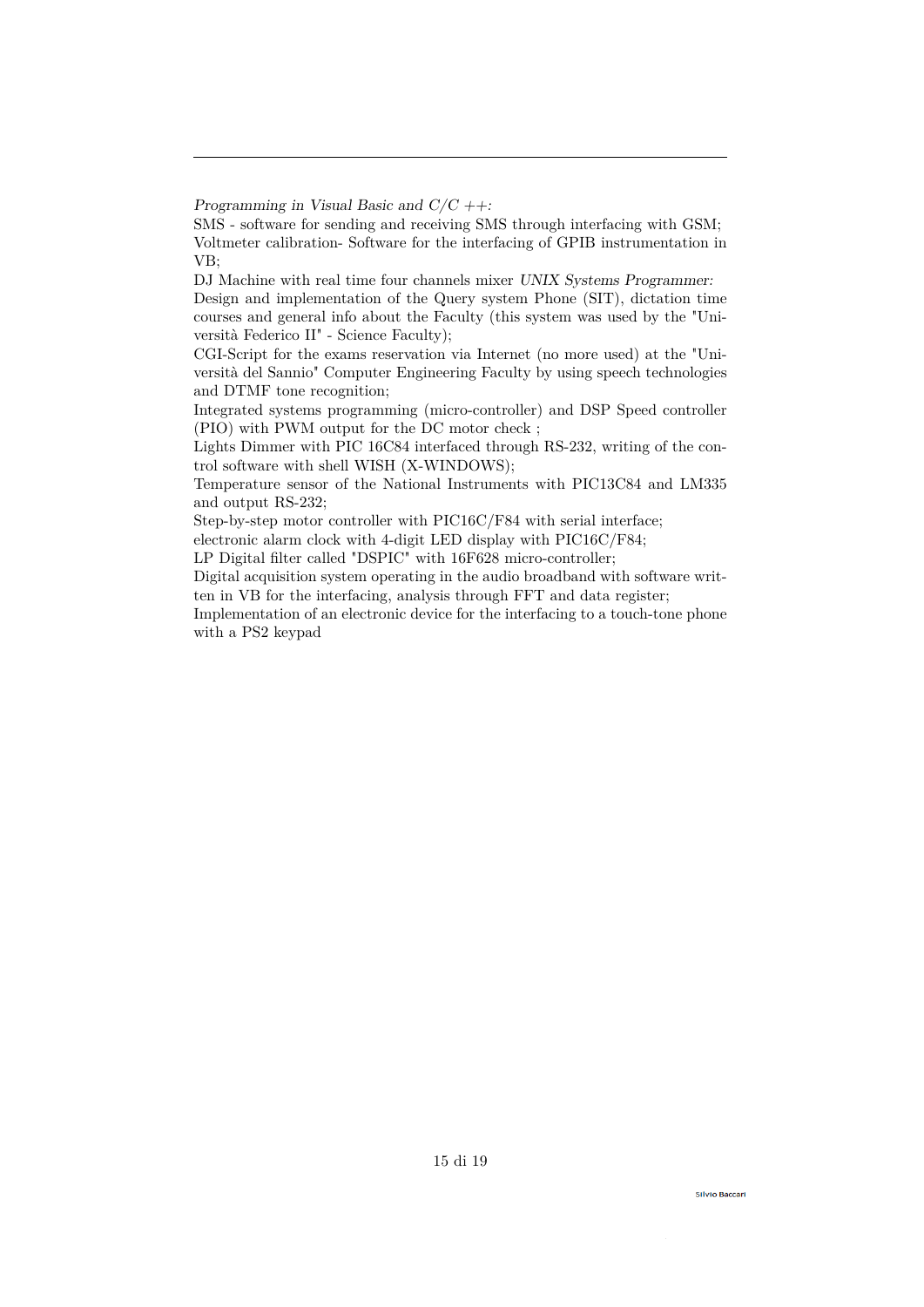# In Italian: Principali esperienze professionali:

Progettazione, simulazione e realizzazione di circuiti elettronici in ambiente OR-CAD e PSpice

Alimentatore in corrente regolabile (dimmer) per HB-LED di tipo Buck realizzato per la Leditech s.r.l.

Alimentatore in corrente regolabile con boost e buck per HB-LED realizzato per la Leditech s.r.l.

Alimentatore misto switching-lineare con stadio di regolazione flyback a tensione fissa e stadio lineare con regolatore di corrente regolabile (dimmer) per HB-LED realizzato per la Leditech s.r.l.

Alimentantare switching trasformer-less di tipo buck con corrente fissa per HB-LED realizzato per la Leditech s.r.l.

Scheda di espansione di I/O con parallelismo di 8 bit (software di controllo in MS-DOS,WINDOWS,LINUX) su bus ISA;

Radio link (realizzazione di un collegamento radio punto - punto tra due Personal Computer, scrittura del device driver di rete in O.S. LINUX.);

Schema, simulazione e progettazione di circuiti stampati e sbroglio attraverso PSpice;

Programmazione e simulazione del funzionamento delle CPLD ed FPGA della Xilinx;

Inclinometro elettronico con MMA6263 - realizzazione dello schema elettronico e sbroglio del circuito;

Bridge RS232 con micro-controllore 18F248 - realizzazione dello schema elettronico e sbroglio del circuito;

Adattatore per package SSOP da 24 pin - realizzazione dello schema elettronico e sbroglio del circuito;

Allarme con combinatore telefonico basato su micro-controllore 18F248 - realizzazione dello schema elettronico e sbroglio del circuito;

Array di celle solari a tripla giunzione per applicazioni foto-voltaiche a concentrazione - realizzazione dello schema elettronico e sbroglio del circuito;

Driver di potenza per step motori da 25A - realizzazione dello schema elettronico e sbroglio del circuito;

Driver di potenza per step motori con L298 - realizzazione dello schema elettronico e sbroglio del circuito;

Driver per POWER MOSFET con L293D - realizzazione dello schema elettronico e sbroglio del circuito;

Sistema di tracking solare a micro-controllore per applicazioni foto-voltaiche realizzazione dello schema elettronico e sbroglio del circuito;

Sistema di controllo a microcontrollore per STEP MOTOR - realizzazione dello schema elettronico e sbroglio del circuito;

Sistema wireless di misura di franco per cavi elettrici con microcontrollore PIC18F248 e sonar - realizzazione dello schema elettronico e sbroglio del circuito;

Sistema wireless di misura di franco per cavi elettrici con microcontrollore PIC18F248 e sonar - realizzazione dello schema elettronico e sbroglio del circuito;

Sistema di misura delle temperature per applicazioni foto-voltaiche a concentrazione solare - realizzazione dello schema elettronico e sbroglio del circuito;

Interruttore analogico di segnale per applicazioni generiche - realizzazione dello schema elettronico e sbroglio del circuito;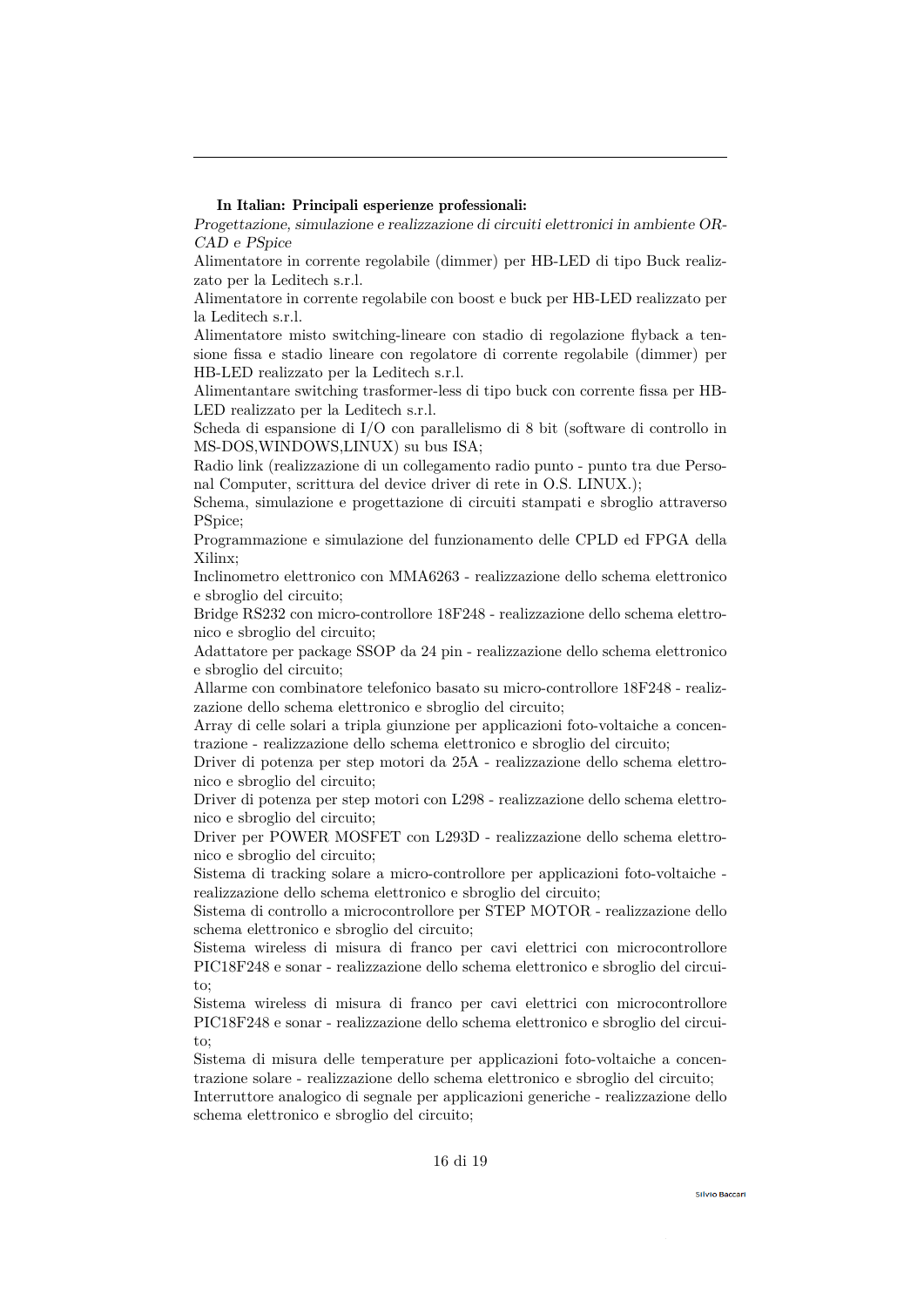Interruttore di potenza AC isolato e telecontrollato per applicazioni generiche realizzazione dello schema elettronico e sbroglio del circuito;

Generatore di SEGNALE chirp a larga banda (400MHz) per radar sperimentale ad apertura sintetica;

Sistema di misura per correnti AC/DC con microcontrollore e trasmissione dei dati mediante modem wireless realizzazione dello schema elettronico e sbroglio del circuito;

Sistema di programmazione a microcontrollore per DDS - realizzazione dello schema elettronico e sbroglio del circuito;

Generatore di segnale con PLL per stadio IF (ADF4116) - realizzazione dello schema elettronico e sbroglio del circuito;

Generatore di segnale con PLL e VCO (ADF4660) per stadio IF - realizzazione dello schema elettronico e sbroglio del circuito;

Alimentatore stabilizzato per apparto a micro-onde - realizzazione dello schema elettronico e sbroglio del circuito;

Controllore di temperatura per apparato oscillatore di precisione (OCXO) - realizzazione dello schema elettronico e sbroglio del circuito

Generatore di SEGNALE chirp a larga banda (400MHz) per radar sperimentale ad apertura sintetica - realizzazione dello schema elettronico e sbroglio del circuito.

Programmatore di applicativi per il trattamento dei segnali audio:

Ideazione e realizzazione del software per la regia automatica in uso presso l'emittente "Radio International" ;

Configurazione e gestione di server multimediali per lo "streaming" di contenuti audio over IP per l'emittente radio su Internet flussoradio.it.

MIT AppInventor Version 2 : Programmazione di un sistema di tracking GPS con allarme da impatto;

Programmatore di applicativi per l'e-commerce:

Realizzazione dei cgi PHP e realizzazione del database(Borland Interbase) del sito di commercio elettronico http://www.nougatshop.com;

Realizzazione dell'applicativo per la gestione degli ordini e la stampa delle fatture in Visual Basic versione 6.0;

Realizzazione dell'applicativo per il commercio elettronico per il sito

www.microchipshop.it; L'applicativo é stato realizzato per la Co.e-com. s.r.l. ed é scritto in ASP con interfacciamento al data base MSSQL (oppure in alternativa MYSQL).

Definizione dell'architettura, programmazione e debug di applicativi multimediali: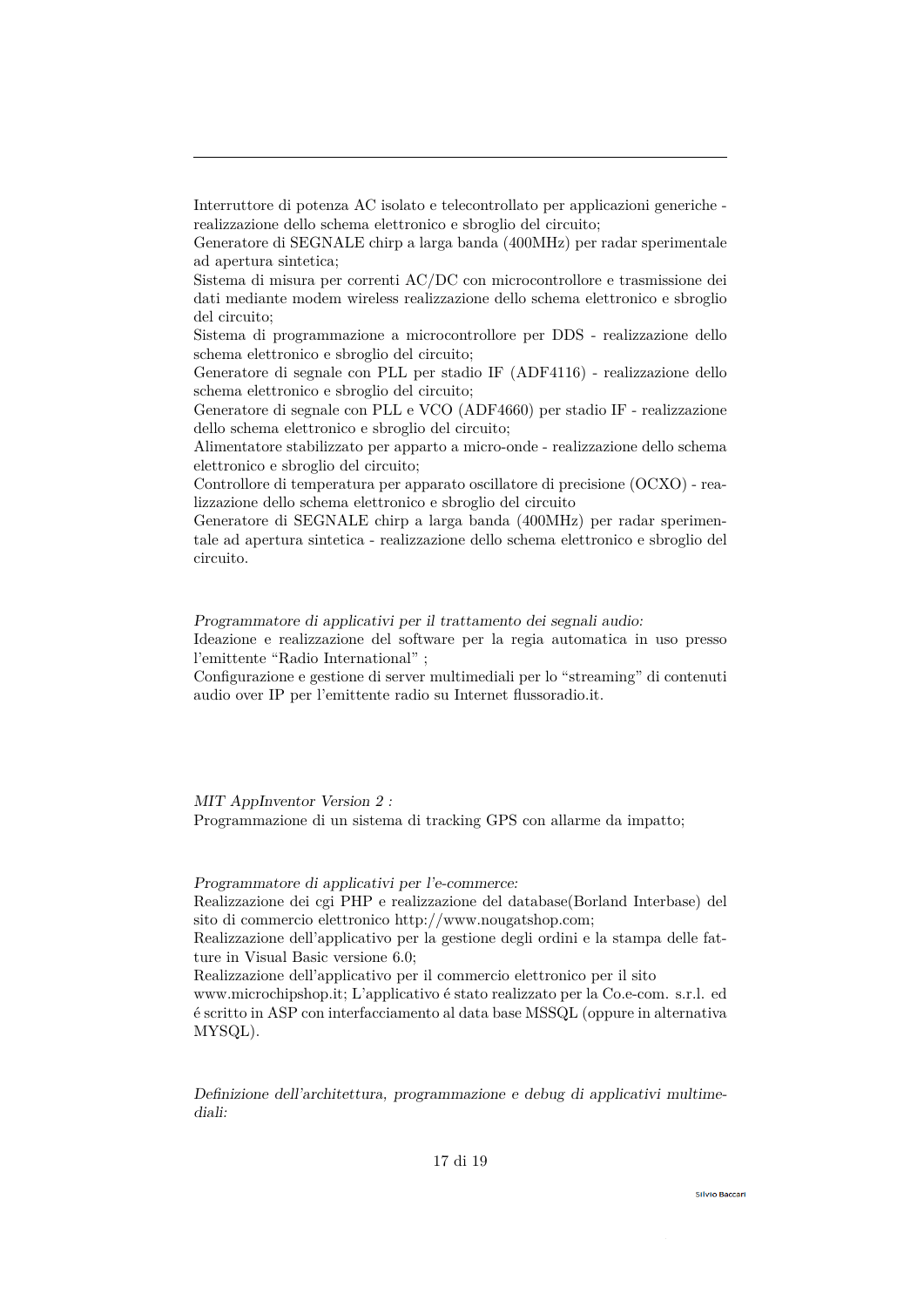Video promozionale del Diners Club Italia realizzato con Macromedia Director; CD-ROM multimediale "Paesaggi Rurali" per il G.A.L. Fortore Tammaro realizzato con Macromedia Director v.7.0;

CD-ROM multimediale "La terra ed i suoi tesori. Viaggio alla scoperta di itinerari del Fortore e del Tammaro" per il G.A.L. Fortore Tammaro realizzato con Macromedia Director v.8;

CD-ROM multimediale "Parlare Bene per il Diners Club International S.P.A.; CD-ROM multimediale "Personal Web Consultant" per Novocom s.p.a.;

CD-ROM multimediale multi-piattaforma "Piattaforma Multimediale della Danza contemporanea italiana"(Windows - MAC) per la Fondazione Romaeuropa.

Programmatore in Visual Basic e  $C/C_{++}$ :

SMS - applicativo per l'invio e la ricezione di SMS attraverso l'interfacciamento con GSM;

Taratura Voltmetro - applicativo per l'interfacciamento di strumentazione GPIB in VB;

DJ Machine con mixer realtime a quattro canali.

## Programmatore di sistemi UNIX:

Ideazione e realizzazione del Sistema di Interrogazione Telefonico (SIT) di dettatura dell'orario dei corsi e delle informazioni generali sulla Facoltà (il sistema era in uso presso l'Università Federico II di Napoli Facoltà di Scienze);

CGI-script di prenotazione degli esami via INTERNET (in disuso) presso la Facoltà di Ingegneria Informatica del Sannio con l'uso di tecnologie di sintesi vocale e riconoscimento toni DTMF;

Proqrammazione di sistemi embedded (micro-controllori) e DSP Controllore di velocità (PIO) con uscita PWM per controllo di motori in corrente continua;

Dimmer Luci con PIC 16C84 interfacciato mediante RS-232, scrittura del software di controllo con shell WISH (X-WINDOWS);

Sensore di Temperatura con PIC16C84 e LM335 della National Instruments con uscita RS-232;

Controllore vettoriale di motori passo - passo con PIC16C/F84 con interfaccia seriale;

Sveglia elettronica con display a LED di 4 cifre con PIC16C/F84;

Filtro digitale LP detto "DSPIC" con micro-controllore 16F628;

Sistema d'acquisizione digitale operante nella banda audio con applicativo scritto in VB per l'interfacciamento, l'analisi mediante FFT e registrazione dei dati; Realizzazione di un tornio a controllo numerico mediante controllo vettoriale di motori passo-passo di potenza, progettazione e realizzazione dell'elettronica di potenza del driver; Realizzazione di un incubatore elettronico a temperatura regola bile con sensore di temperatura della National;

Realizzazione di un dispositivo elettronico per l'interfacciamento di un telefono a toni con una tastiera PS2.

Catalogo prodotti dell'IMEVA s.p.a. su CD-ROM multimediale realizzato con Macromedia Director;